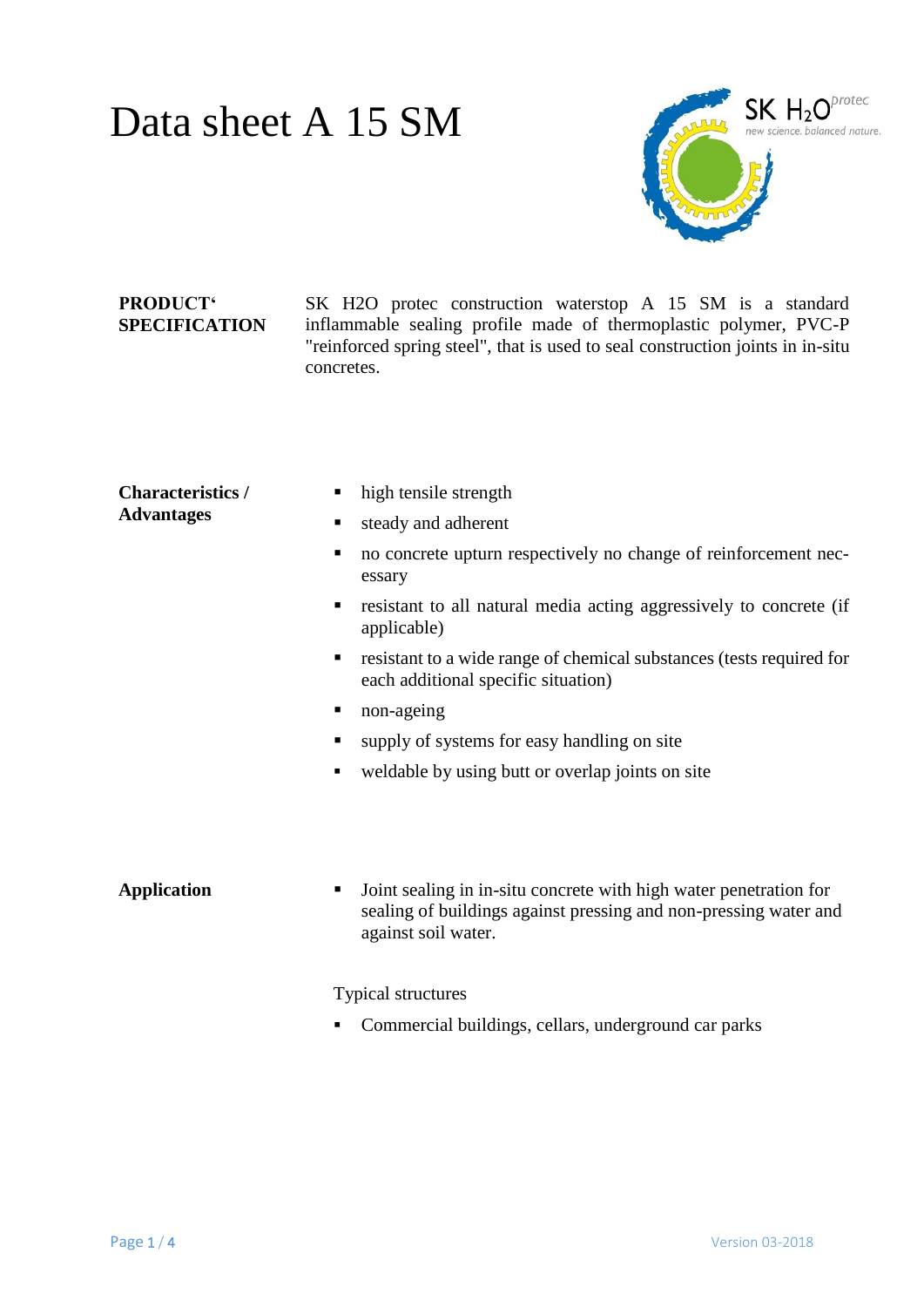## Data sheet A 15 SM



**Standards / Directives**

- **DIN 18197**
- $\nightharpoonup$  DIN 18541 part 2
- WU-Directives DAfStb
- Welding instructions

### **Test certificate / Approvals**

- latest manufacturer's test certificate
- **•** certificate of conformity DIN 18541
- **External monitoring by MPA NRW**
- **n** internal monitoring

### **PRODUCT DATA**

|                                   | <b>Material</b> | $\blacksquare$ PVC-P (Polyvinyl chloride with plasticizer / P: plasticized) |
|-----------------------------------|-----------------|-----------------------------------------------------------------------------|
| Colour<br>black<br>$\blacksquare$ |                 |                                                                             |

**Packaging supplied as standard rolls (25 m), pre-cuts and systems**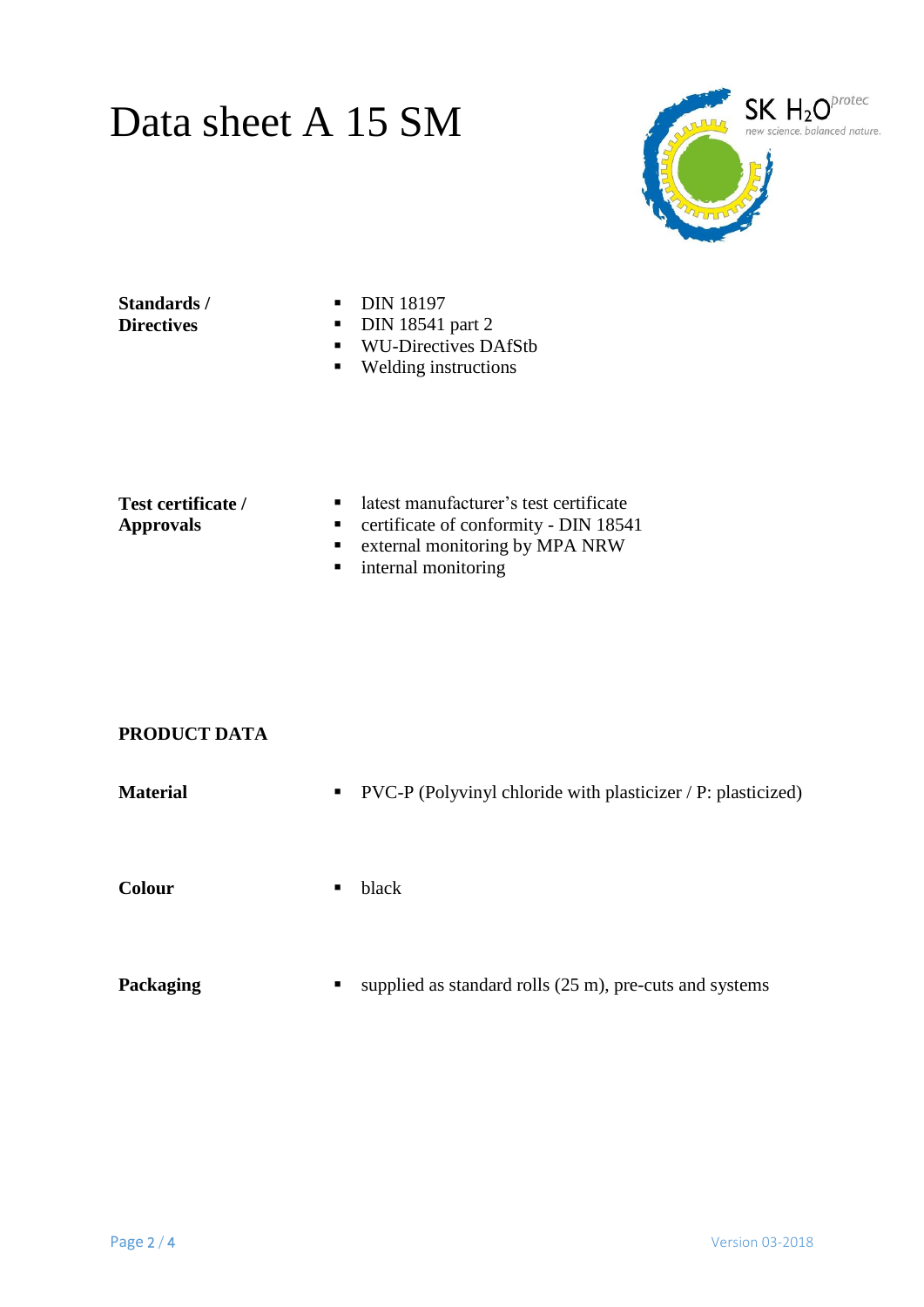

### **MECHANICAL PROPERTIES according to DIN 18541, part 2**

| <b>Shore A hardness</b>               | $67 \pm 5$                                      |
|---------------------------------------|-------------------------------------------------|
|                                       |                                                 |
|                                       |                                                 |
|                                       |                                                 |
| <b>Tensile strength</b>               | $\geq$ 9 MPa                                    |
|                                       |                                                 |
|                                       |                                                 |
|                                       |                                                 |
| <b>Elongation at break</b>            | $>$ 230 %                                       |
|                                       |                                                 |
|                                       |                                                 |
|                                       |                                                 |
| <b>Tear propagation resistance</b>    | $\geq$ 20 kN/m                                  |
|                                       |                                                 |
|                                       |                                                 |
|                                       |                                                 |
| Low temperature performance           | Elongation at break at $-20^{\circ}C \ge 120\%$ |
|                                       |                                                 |
|                                       |                                                 |
|                                       |                                                 |
| Performance of the weld at shear test | break outside of weld $\geq 0.6$                |
|                                       |                                                 |
| short-term joining factor $f_z$       |                                                 |
|                                       |                                                 |
|                                       |                                                 |
| <b>Fire behaviour</b>                 | Class B <sub>2</sub>                            |
|                                       |                                                 |
|                                       |                                                 |
|                                       |                                                 |
| Performance after storage in bitumen  | Tensile strength $\leq$ 20%                     |
|                                       | Elongation at break $\leq$ 20% rel.             |
|                                       |                                                 |
|                                       | Modulus of elasticity $\leq 50\%$               |
|                                       |                                                 |